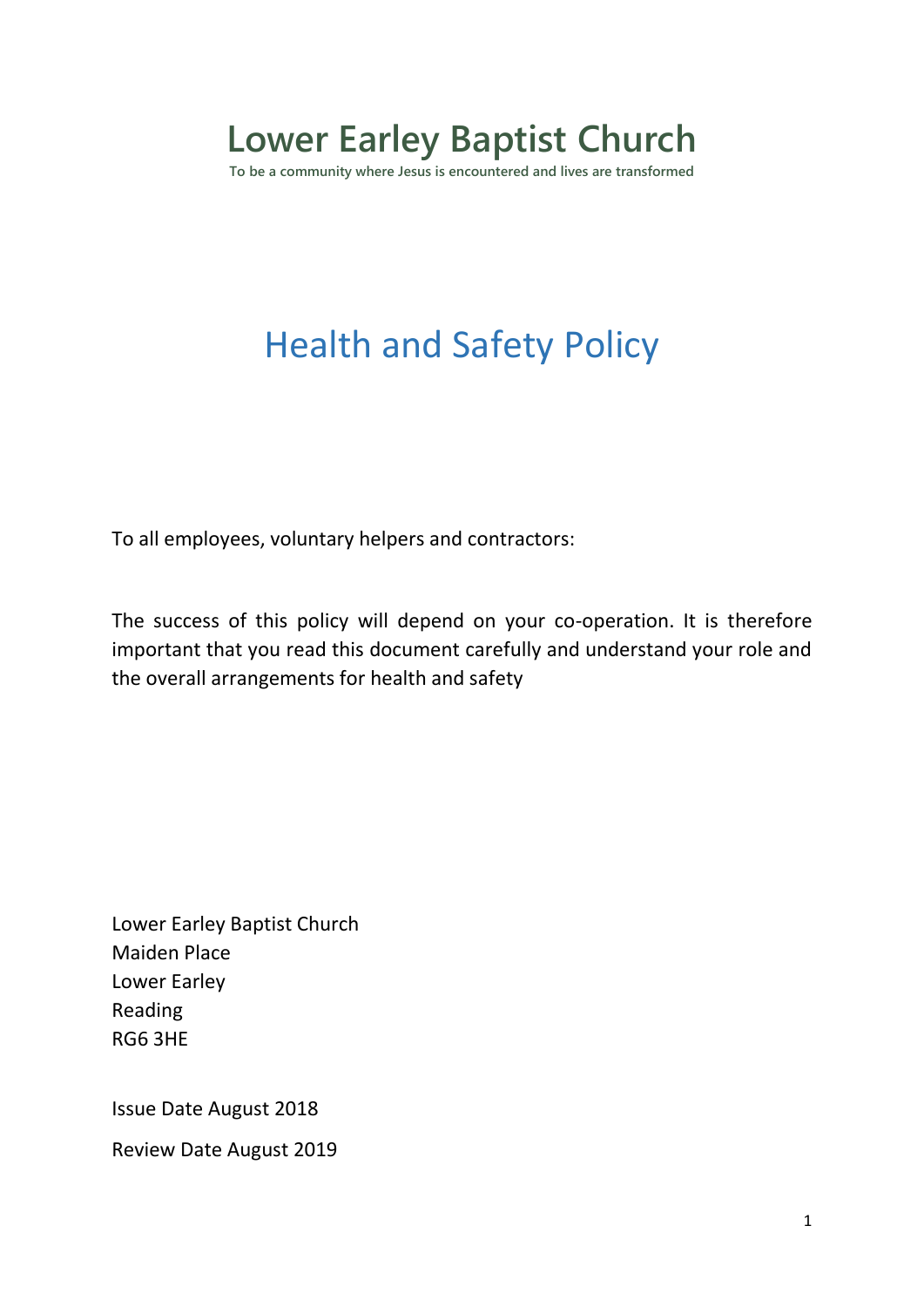This document has been prepared in accordance with the provisions of the Health and Safety at Work etc. Act 1974 and the regulations made under it.

The policy is in three sections:

Section A – General statement of policy

Section B – Organisation and responsibilities

Section C – Arrangements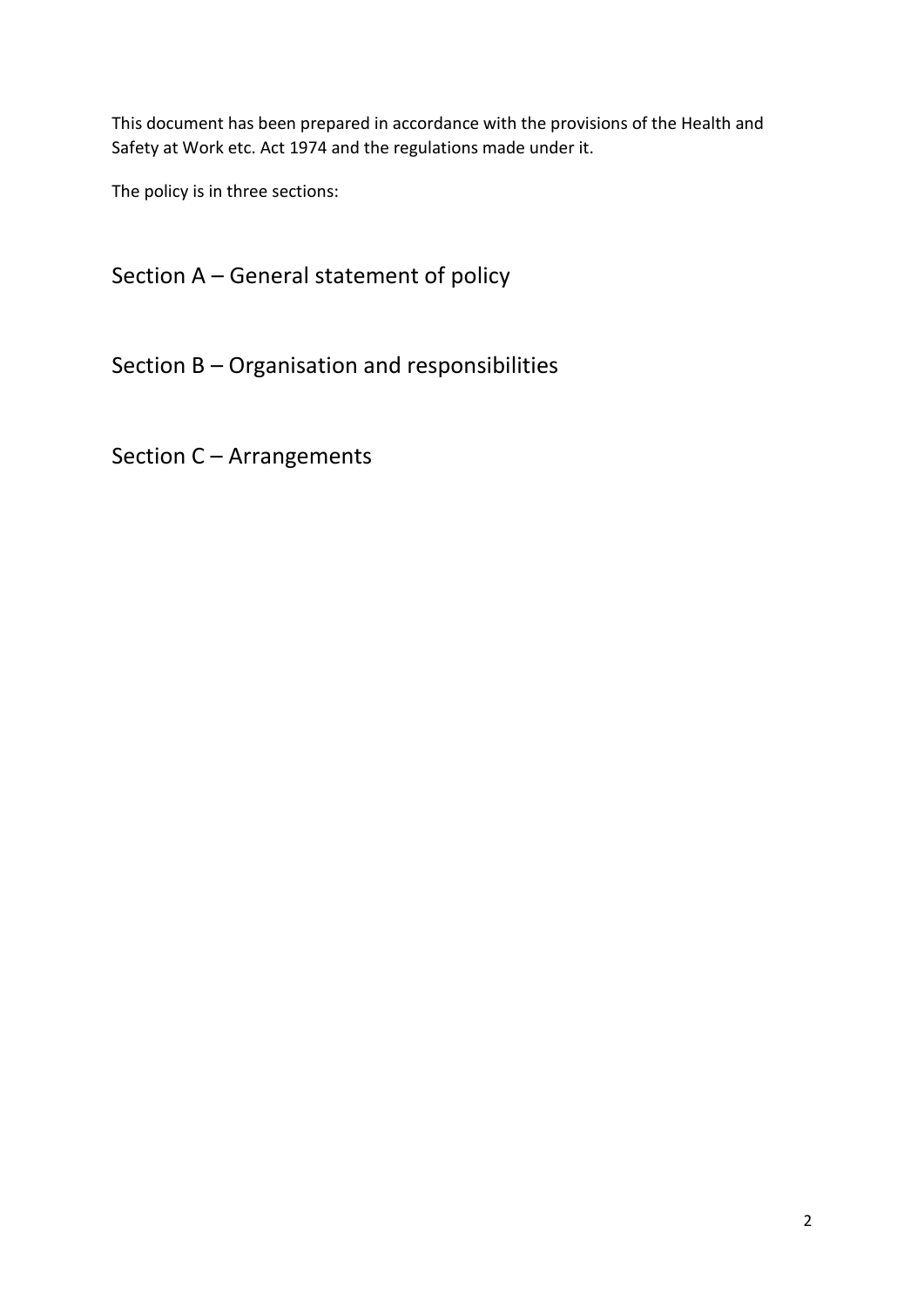## Contents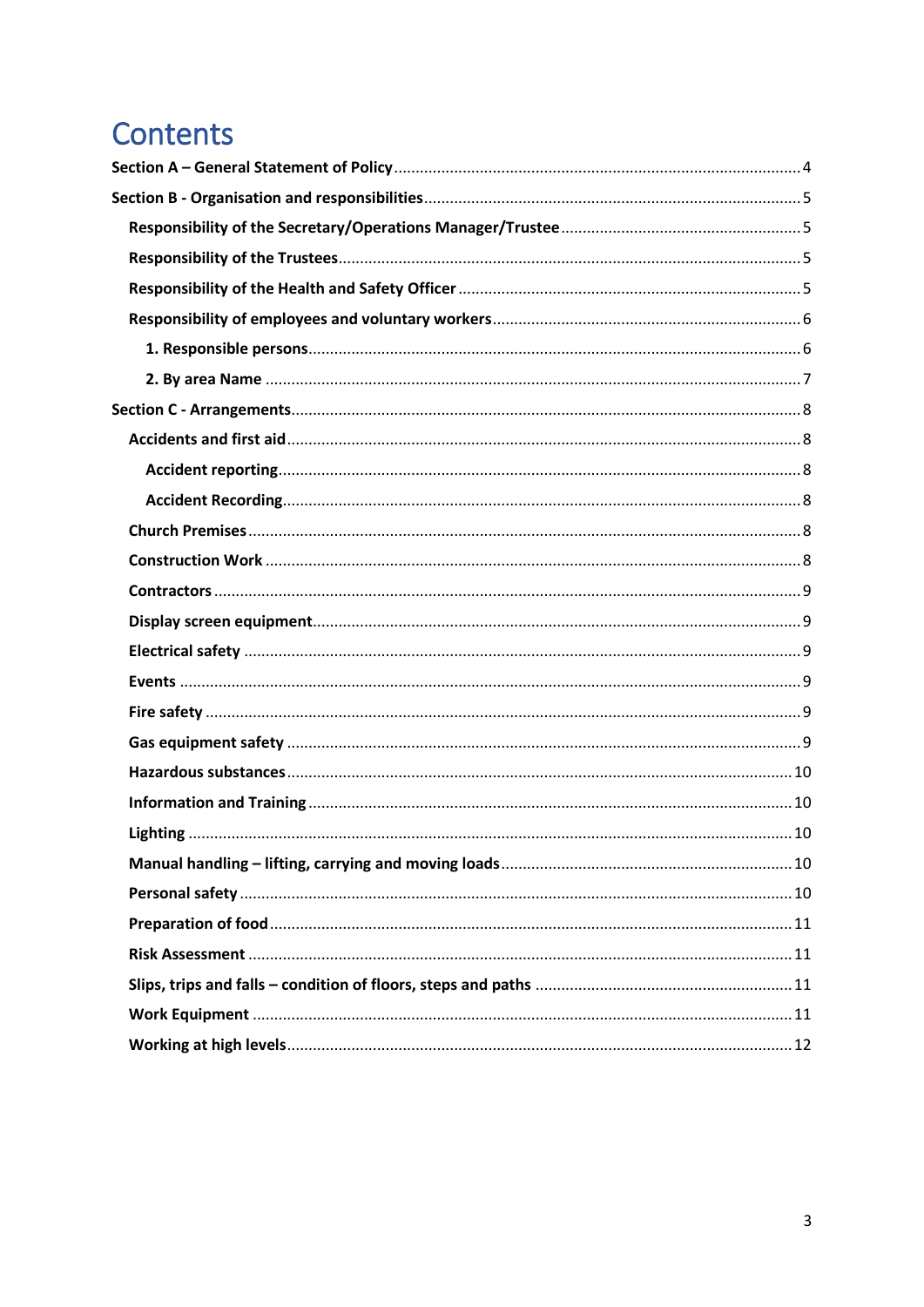### <span id="page-3-0"></span>Section A – General Statement of Policy

Our policy, so far as is reasonably practicable, is to provide and maintain safe and healthy working conditions, equipment and systems of work for all our employees, casual labour and voluntary helpers, and to provide such information, training and supervision as they need for this purpose.

We will also endeavour to ensure, so far as is reasonably practicable, the health, safety and welfare of all members of the congregation, contractors, visitors and others who may visit the church and church garden

The allocation of duties for safety matters and the particular arrangements that we will make to implement the policy are set out below. The policy will be kept up to date, particularly in the light of any changes to our buildings or activities. To ensure this, the policy and the way in which it has operated will be reviewed regularly and the appropriate changes made.

In order to ensure that health and safety matters are kept constantly under review, an item on health and safety will be on the agenda for all meetings of the Trustees, and other church groups such as Sunday Club, and employees and voluntary workers will be consulted on a regular basis in order to seek their views on health and safety matters.

The Trustees, have overall responsibility for implementing the policy. The Trustees have designated the Church Secretary/Operations Manager with day-to-day responsibility along with the Health & Safety Officer.

Trustees:

Rev Keith Wilson, Robert Adamson, Jon Lloyd, Joe Peacock, Peter Tansie, Don Wimpenny, Vic Pizzey

Church Secretary/Operations Manager

Vic Pizzey

Health & Safety Officer

Jeanette Pizzey

Signed:

$$
\vee \text{deg}(\mathcal{A})
$$

This policy should be reviewed at regular intervals. Ideally it should be reviewed annually - as a minimum it will be reviewed every three years.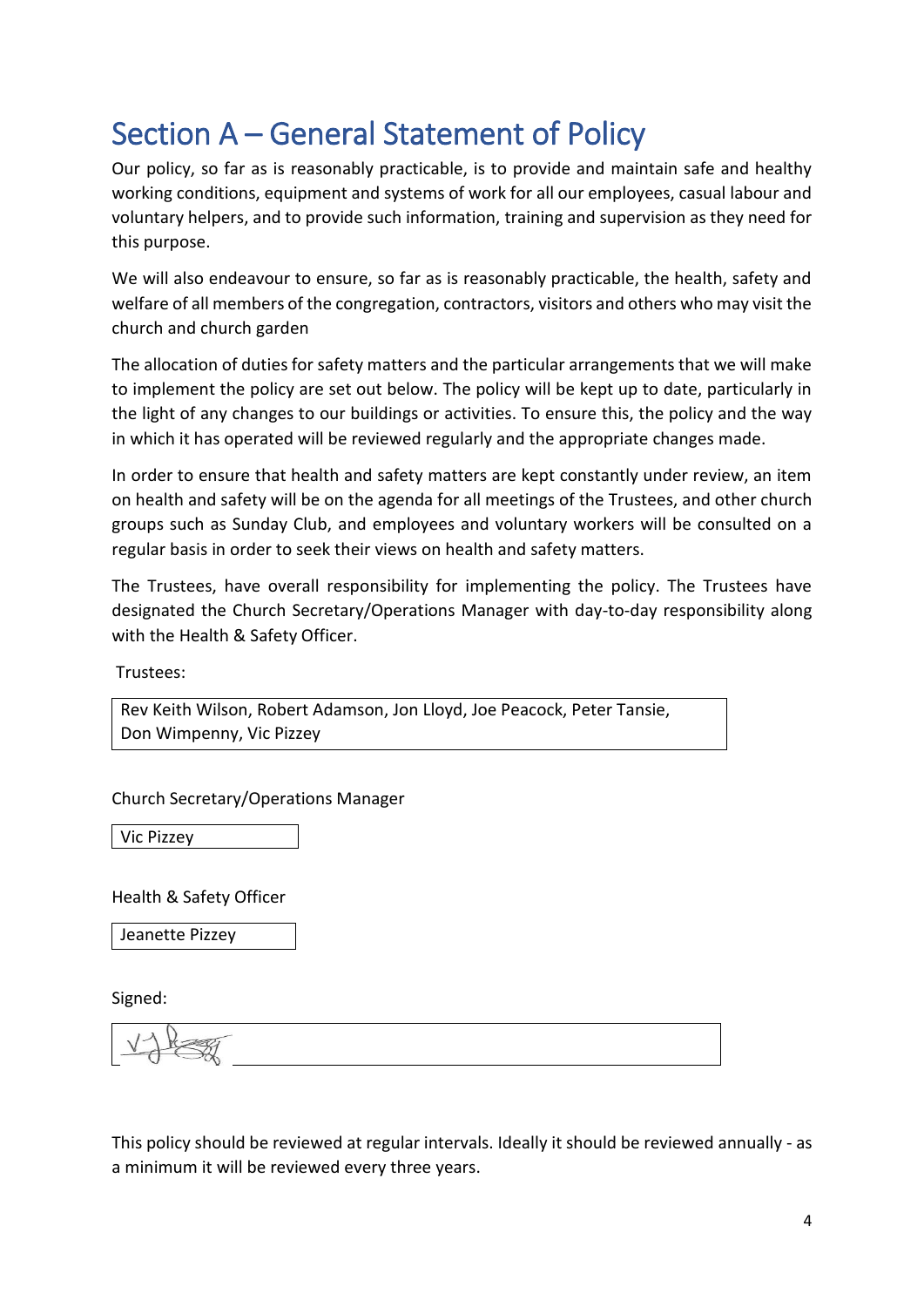### <span id="page-4-0"></span>Section B - Organisation and responsibilities

#### <span id="page-4-1"></span>Responsibility of the Secretary/Operations Manager/Trustee

Day-to-day responsibility for health and safety is that of the Secretary/Operations Manager who will ensure that arrangements are in place to satisfy health and safety regulations and appropriate Codes of Practice. Specific responsibilities may be delegated to church personnel. As new projects emerge, the names of responsible persons will be notified and the list amended accordingly.

#### <span id="page-4-2"></span>Responsibility of the Trustees

The Trustees have the general responsibility to ensure that the health and safety policy is implemented and that the arrangements outlined in this policy are updated as necessary.

#### <span id="page-4-3"></span>Responsibility of the Health and Safety Officer

The following person carries the responsibility for the implementation of the arrangements outlined in this policy: Jeanette Pizzey

The responsibility of the Health and Safety Officer shall be to:

- 1. be familiar with health and safety regulations as far as they concern church premises
- 2. be familiar with the health and safety policy and arrangements and ensure they are observed
- 3. ensure so far as is reasonably practicable that safe systems of work are in place
- 4. ensure the church premises are clean and tidy
- 5. ensure the church garden is properly maintained including the safety of trees, and that grass is kept cut
- 6. ensure that safety equipment and clothing is provided and used by all personnel where this is required
- 7. ensure that all plant, equipment and tools belonging to the church are properly maintained and in good condition and that all operators have received the appropriate training
- 8. ensure that adequate access and egress is maintained
- 9. ensure adequate firefighting equipment is available and maintained
- 10. ensure that food hygiene regulations and procedures are observed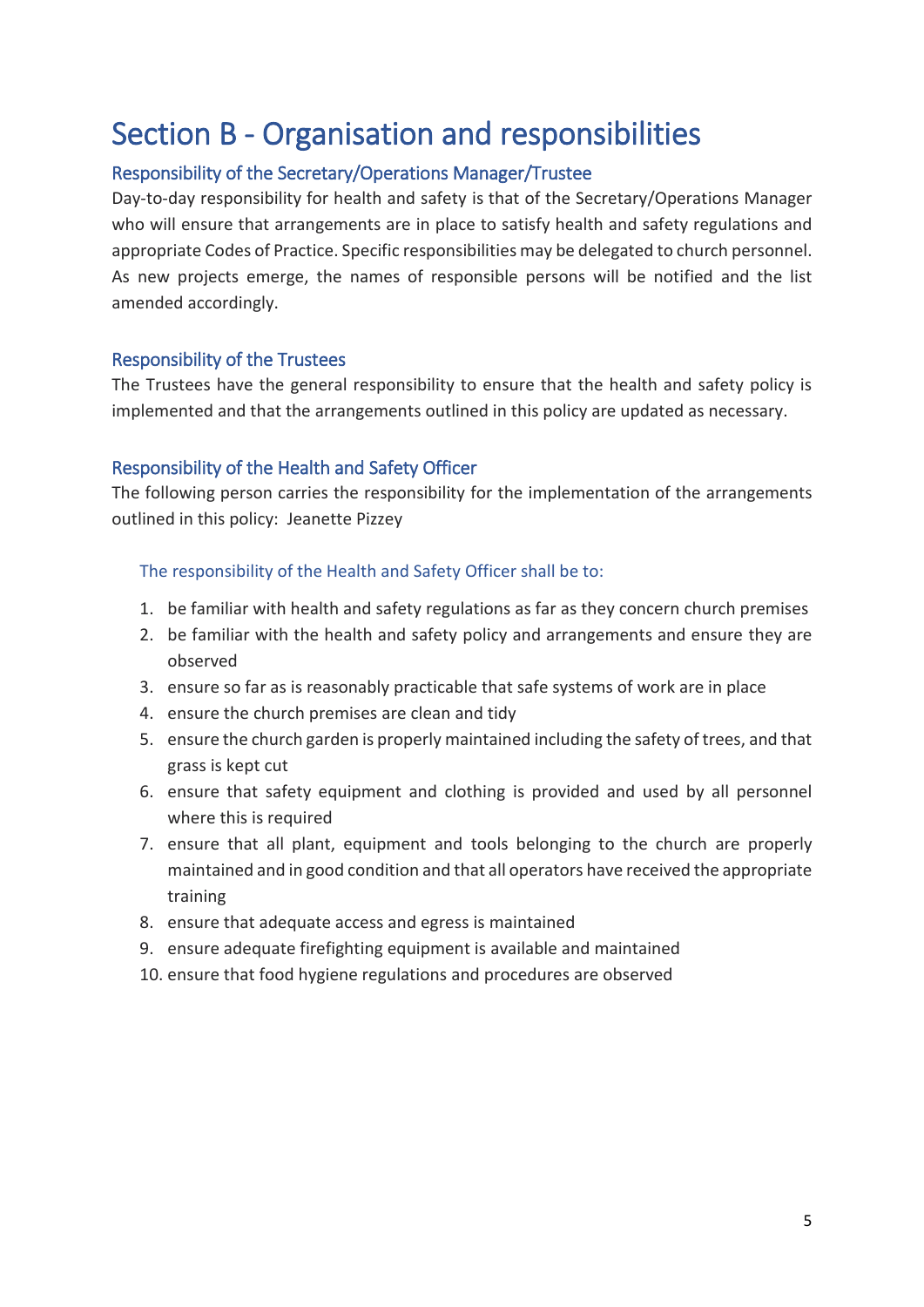#### <span id="page-5-0"></span>Responsibility of employees and voluntary workers

All employees and voluntary workers have a responsibility to co-operate in the implementation of this health and safety policy and to take reasonable care of themselves and others whilst on church business or premises. Employees and voluntary workers must therefore:

- 1. comply with safety rules, operating instructions and working procedures
- 2. use protective clothing and equipment when it is required
- 3. complete their work taking any necessary precautions to protect themselves and others.
- 4. warn any new individuals of known hazards
- 5. attend any training required to enable them to carry out their duties safely.
- 6. do not undertake any repair or modification unless they are competent to do so.
- 7. report any fault or defect in equipment immediately to the appropriate person
- 8. report all accidents (however minor), injuries, near misses or other potential; safety hazards as soon as possible
- 9. not misuse anything provided in the interests of health and safety.

#### <span id="page-5-1"></span>1. Responsible persons

The following are responsible for safety in particular areas: These lists are not exhaustive

| <b>Activity</b>                  | Name/position                                     |
|----------------------------------|---------------------------------------------------|
| Accident book/Accident reporting | <b>Church Secretary/Operations Manager</b>        |
| Fire extinguishers               | <b>Church Secretary/Operations Manager</b>        |
| <b>Emergency evacuation</b>      | Health & Safety Officer & Trustees                |
| Portable electrical appliances   | <b>Maintenance Officer - Michael Tapp</b>         |
| Fixed electrical system          | <b>Maintenance Officer - Michael Tapp</b>         |
| Gas equipment                    | Health & Safety Officer & Trustees                |
| Hazardous substances             | Health & Safety Officer & Trustees                |
| Plant and machinery              | Health & Safety Officer & Trustees                |
| <b>Condition of floors</b>       | Health & Safety Officer & Trustees                |
| Condition of church garden       | Health & Safety Officer & Trustees                |
| Light bulb changing              | <b>Maintenance Officer - Michael Tapp</b>         |
| Working at high levels           | <b>Health &amp; Safety Officer &amp; Trustees</b> |
| Food preparation                 | <b>Catering Manager &amp; Trustees</b>            |
| Manual handling                  | Health & Safety Officer & Trustees                |
| Display screen equipment         | <b>Health &amp; Safety Officer &amp; Trustees</b> |
| Building defects/glazing         | <b>Maintenance Officer - Michael Tapp</b>         |
| Child protection/Safeguarding    | Safeguarding Trustee – Don Wimpenny               |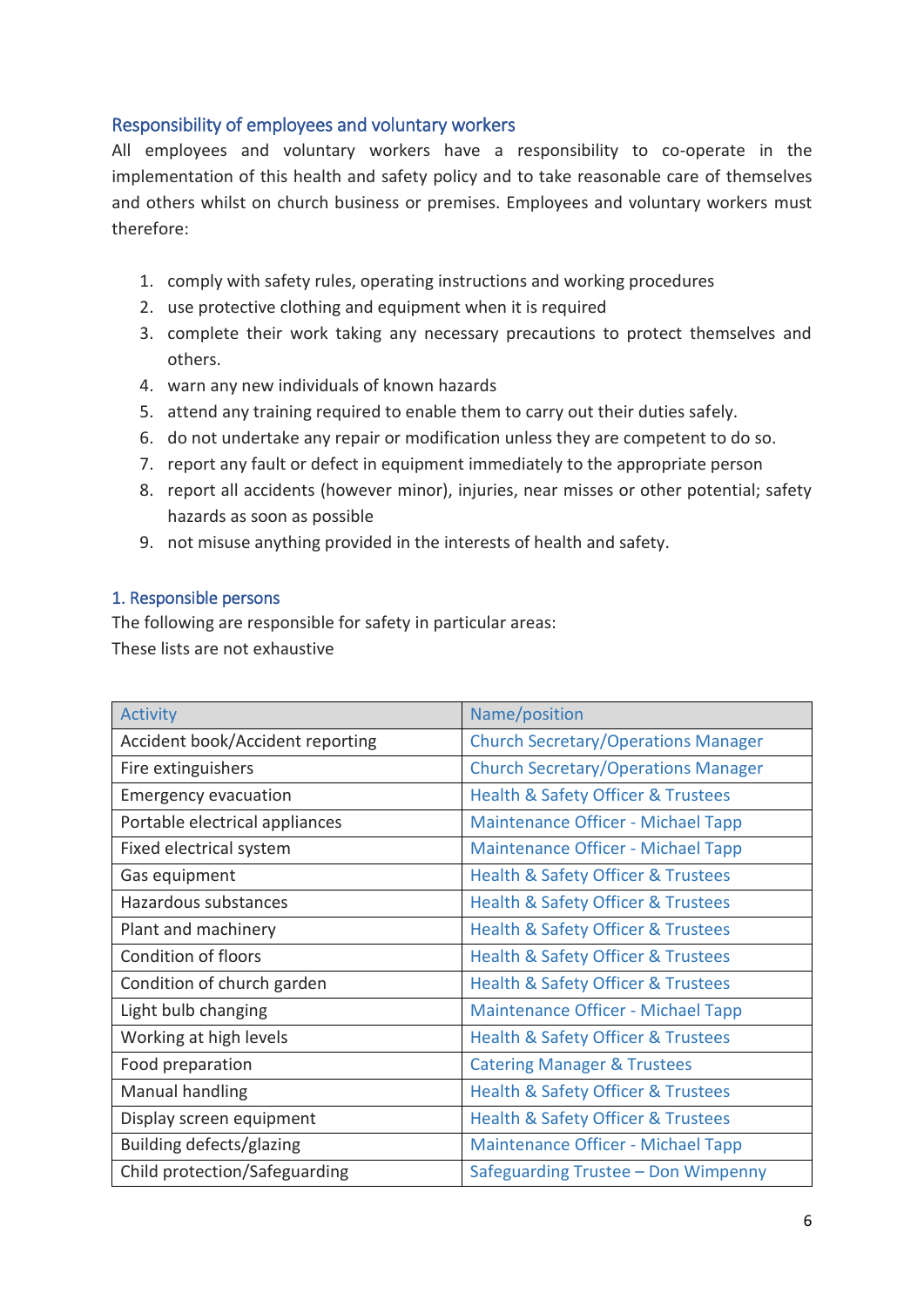| Personal safety            | Health & Safety Officer & Trustees   |
|----------------------------|--------------------------------------|
| Fêtes and outings          | Health & Safety Officer & Trustees   |
| Contractors                | Maintenance Officer - Michael Tapp & |
|                            | <b>Trustees</b>                      |
| Choirs/music               | Health & Safety Officer & Michael    |
|                            | Whiteman                             |
| Health and safety training | Health & Safety Officer & Trustees   |

### <span id="page-6-0"></span>2. By area Name

| <b>Baptistry</b>           | Health & Safety Officer & Trustees        |
|----------------------------|-------------------------------------------|
| Main body of church        | Maintenance Officer - Michael Tapp &      |
|                            | <b>Trustees</b>                           |
| Church Office              | Health & Safety Officer & Church          |
|                            | Secretary/Operations Manager              |
| <b>Musical instruments</b> | Health & Safety Officer & Michael         |
|                            | Whiteman                                  |
| Boiler & Heating           | Maintenance Officer - Michael Tapp        |
| Kitchen                    | Health & Safety Officer, Catering Manager |
|                            | & Trustees                                |
| Hall                       | Maintenance Officer - Michael Tapp &      |
|                            | <b>Trustees</b>                           |
| Classrooms                 | Maintenance Officer - Michael Tapp &      |
|                            | <b>Trustees</b>                           |
| Alarm & Key holders        | <b>Security - Vic Pizzey</b>              |
| Rooms Sunday Club          | <b>Leaders and helpers</b>                |
| Crèche room                | Leaders and helpers                       |
| Rooms for DNA              | Leaders and helpers                       |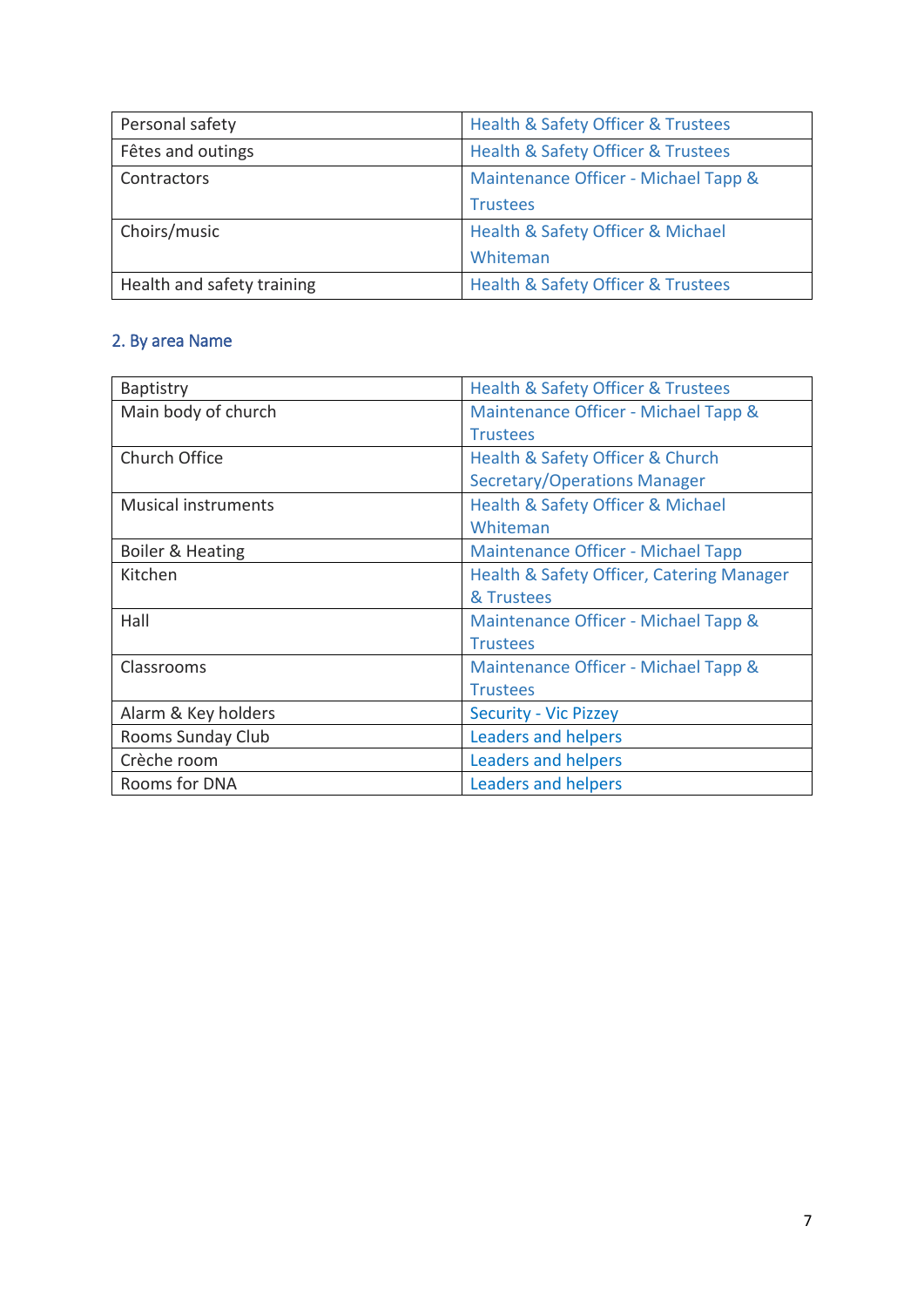### <span id="page-7-0"></span>Section C - Arrangements

This section sets out our arrangements to minimise as far as is reasonably practicable risks to the health and safety of employees, voluntary workers, members of the congregation, visitors and contractors.

#### <span id="page-7-1"></span>Accidents and first aid

First aid boxes are located in the Kitchen and foyer cupboard (marked First Aid)

The accident book is located in the foyer cupboard with the First Aid Kit

When the church premises or any part is let to outside organisations, they are told in writing that in the event of an accident, details must be provided to the Church Secretary/Operations Manager immediately.

#### <span id="page-7-2"></span>Accident reporting

The Health & Safety Executive and insurers are advised by the Church Secretary/Operations Manager where applicable.

#### <span id="page-7-3"></span>Accident Recording

We will keep an accident book and record details therein.

We will report to the enforcing authority and keep records of certain accidents to employees, volunteers and members of the public in accordance with the Reporting of Injuries, Diseases and Dangerous Occurrences Regulations (RIDDOR).

Accident books and accident records are regularly reviewed by the Church Secretary/Operations Manager, Health & Safety Officer and Trustees.

#### <span id="page-7-4"></span>Church Premises

We will ensure that the fabric of the building is regularly inspected to make sure it is safe. Defects will be repaired as soon as is practicable. Where necessary temporary measures will be taken to prevent danger until permanent repairs can be made. This will include glazing.

#### <span id="page-7-5"></span>Construction Work

Where maintenance, refurbishment and restoration work is planned for our premises, we will identify what we need to do to ensure the safety of all those concerned before work starts. We will also determine if we have any responsibilities under the Construction (Design and Management) Regulations and comply with these if necessary.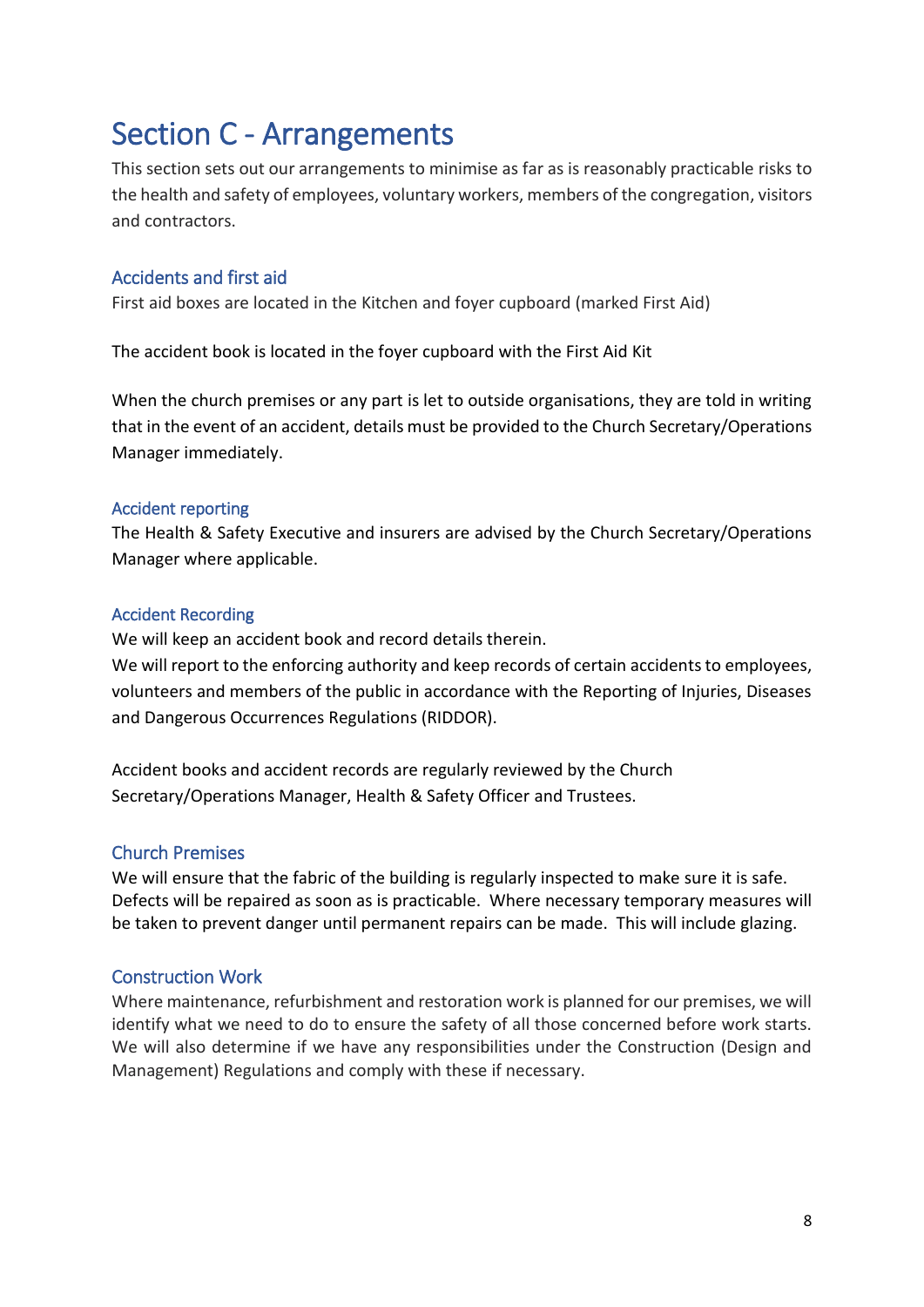#### <span id="page-8-0"></span>**Contractors**

Anyone entering church premises for the purposes of carrying out work, other than an employee or voluntary worker of the church, will be regarded as a contractor.

We will make sure that any Contractors have their own health & safety policy and public and Employers' Liability Insurance by asking to see copies of the relevant documents.

#### <span id="page-8-1"></span>Display screen equipment

Where our employees and volunteers regularly use computers daily, for continuous periods of an hour or more, we will analyse workstations to identify precautions, implementing these as necessary.

#### <span id="page-8-2"></span>Electrical safety

- We will ensure that any electrical systems, fixed machinery and portable appliances is maintained so as to prevent damage.
- Any defective equipment will not be used until it is repaired or replaced.
- We will keep records of the checks made where appropriate.

#### <span id="page-8-3"></span>**Events**

Where we intend to hold large or unusual events, concerts, services, gatherings, and fundraising events, we will identify any additional precautions that are necessary and implement these.

#### <span id="page-8-4"></span>Fire safety

- We will complete a specific risk assessment to identify what steps are necessary to prevent, detect and take in the event of a fire.
- We will record our findings, implementing any necessary precautions.
- We will review and revise these where we suspect that they are no longer valid

A full Fire Risk assessment has been completed and is reviewed every year. Fire procedures are in place and all staff and volunteers are expected to be conversant with these procedures and follow them.

#### <span id="page-8-5"></span>Gas equipment safety

Our gas boilers and any other gas equipment is maintained and checked annually by a competent person. Any necessary work required for safety is implemented immediately and records maintained.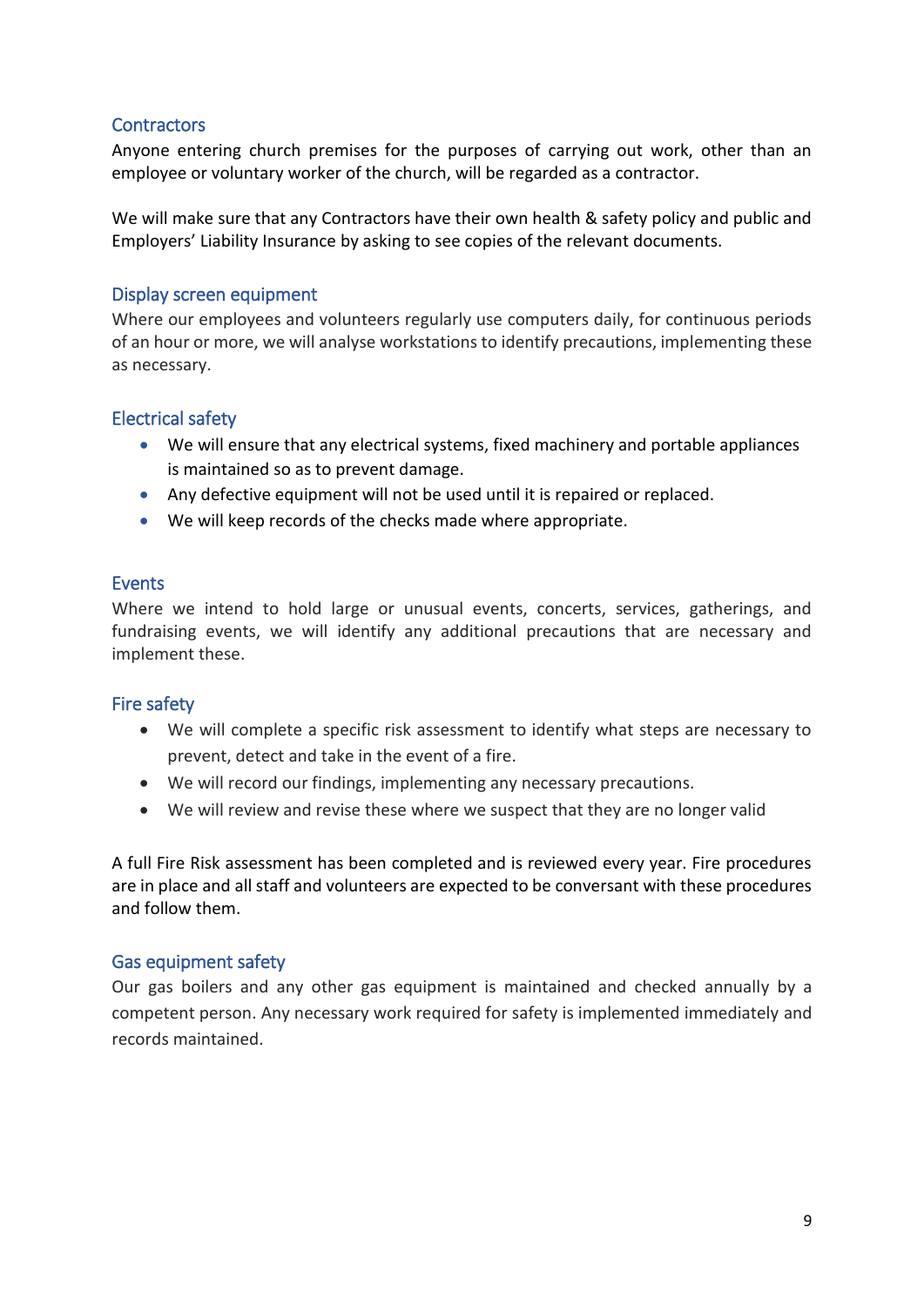#### <span id="page-9-0"></span>Hazardous substances

Where possible, we have eliminated the use of hazardous substances. Where this is not possible, our safety arrangements are as follows:

For all hazardous substances, which include substances marked as 'harmful, irritant, corrosive, toxic, very toxic, flammable, highly flammable, extremely flammable, explosive, oxidising or dangerous for the environment', data sheets or product information provided by the manufacturers are used to determine the correct method of use, protective clothing needed, method of storage, and action to take in the event of an accident for example.

The responsible person will maintain a list of all hazardous substances used at the premises detailing all hazardous substances and noting in each case the name of substance, hazard type, method of storage, protective clothing required and procedure in the event of an accident. This is kept in the church office.

#### <span id="page-9-1"></span>Information and Training

We will provide any necessary information and training for our employees and volunteers in a timely manner. We will keep a record of what is provided. We will also give relevant information to contractors and self-employed people who may need this to complete their work safely.

#### <span id="page-9-2"></span>Lighting

In order to ensure that the church is adequately lit, an inspection will be made every month by the responsible person to ensure that all lights in the church, hall and outside are working. Any bulbs that require replacing will be reported to the Maintenance officer who will ensure that the bulbs are replaced following appropriate safety procedures.

#### <span id="page-9-3"></span>Manual handling – lifting, carrying and moving loads

We will avoid the need for lifting or carrying heavy objects as far as is possible. Where this is not practical, we will make use of lifting aids (such as trolleys) or other precautions including team lifting.

Training will be given to all those employees and voluntary workers who are required to undertake manual handling.

#### <span id="page-9-4"></span>Personal safety

The Church has a personal safety policy which our staff and volunteers are expected to follow. Risk assessments have been undertaken to assess the risks to persons working alone in the church, travelling to and from church, accepting persons into their homes and handling cash and other valuables.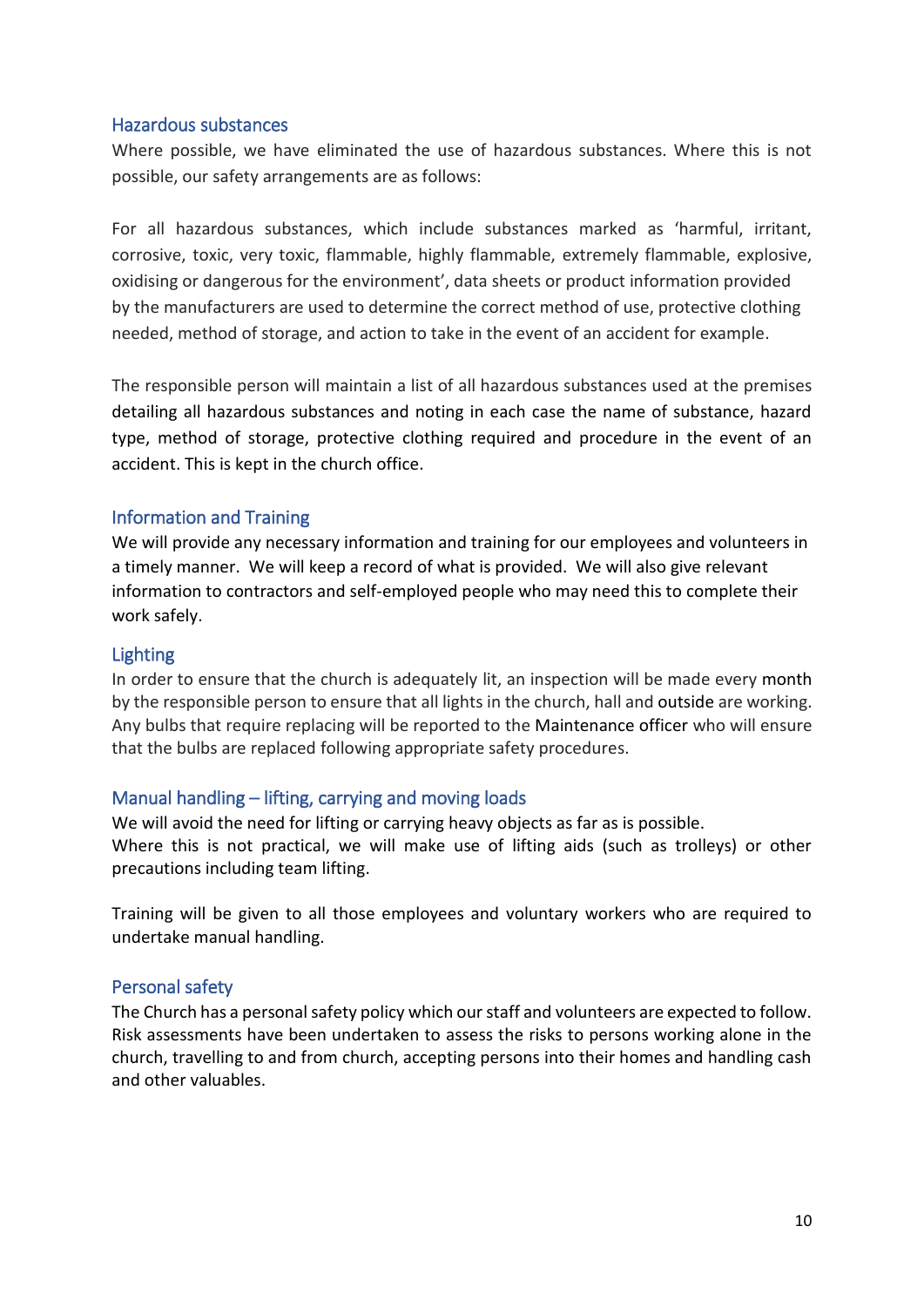#### <span id="page-10-0"></span>Preparation of food

The church has robust kitchen Food Hygiene and Health & Safety procedures in place and we expect all our staff and volunteers to follow these procedures. These are available on site and are reviewed annually.

- 1. We ensure that we follow the appropriate regulations governing the preparation and storage of foodstuffs
- 2. We ensure that all food handlers have received adequate supervision, instruction and training
- 3. We ensure that the appropriate assessment of risks is carried out for the foods to be prepared and stored including storage at the correct temperatures
- 4. Before any preparation commences, all surfaces coming into contact with food must be washed down and disinfected
- 5. Foodstuffs may only be prepared in the following areas: Kitchen and other areas if appropriately cleaned and supervised.
- 6. A Level 2 Food and Hygiene Certificate holder must be present and only persons who have received LEBC Level 1 training may prepare and serve foodstuffs:
- 7. We ensure that all hirers who wish to provide foodstuffs are advised of the facilities and procedures.

#### <span id="page-10-1"></span>Risk Assessment

We will complete risk assessments to identify what we need to comply with health and safety law. We will record our findings, implementing any necessary precautions. We will review and revise these where we suspect that they are no longer valid.

#### <span id="page-10-2"></span>Slips, trips and falls – condition of floors, steps and paths

We will implement suitable precautions to prevent slips or trips, taking account of any difficulty the frail, elderly or disabled may have in negotiating access.

We will make periodic checks to ensure that floors, coverings, steps and pathways remain in good condition, free from obstruction and that any precautions (such as hand rails or lighting) remain adequate.

#### <span id="page-10-3"></span>Work Equipment

Any work equipment (including any hand tools) we provide will be suitable, in good condition and properly maintained. Where necessary some equipment (such as ladders) will be regularly checked to make sure they are safe. We will keep records of any checks we make.

We will correct any defects identified, keeping records of the checks we make. We will have arrangements in place to manage pathways in winter weather.